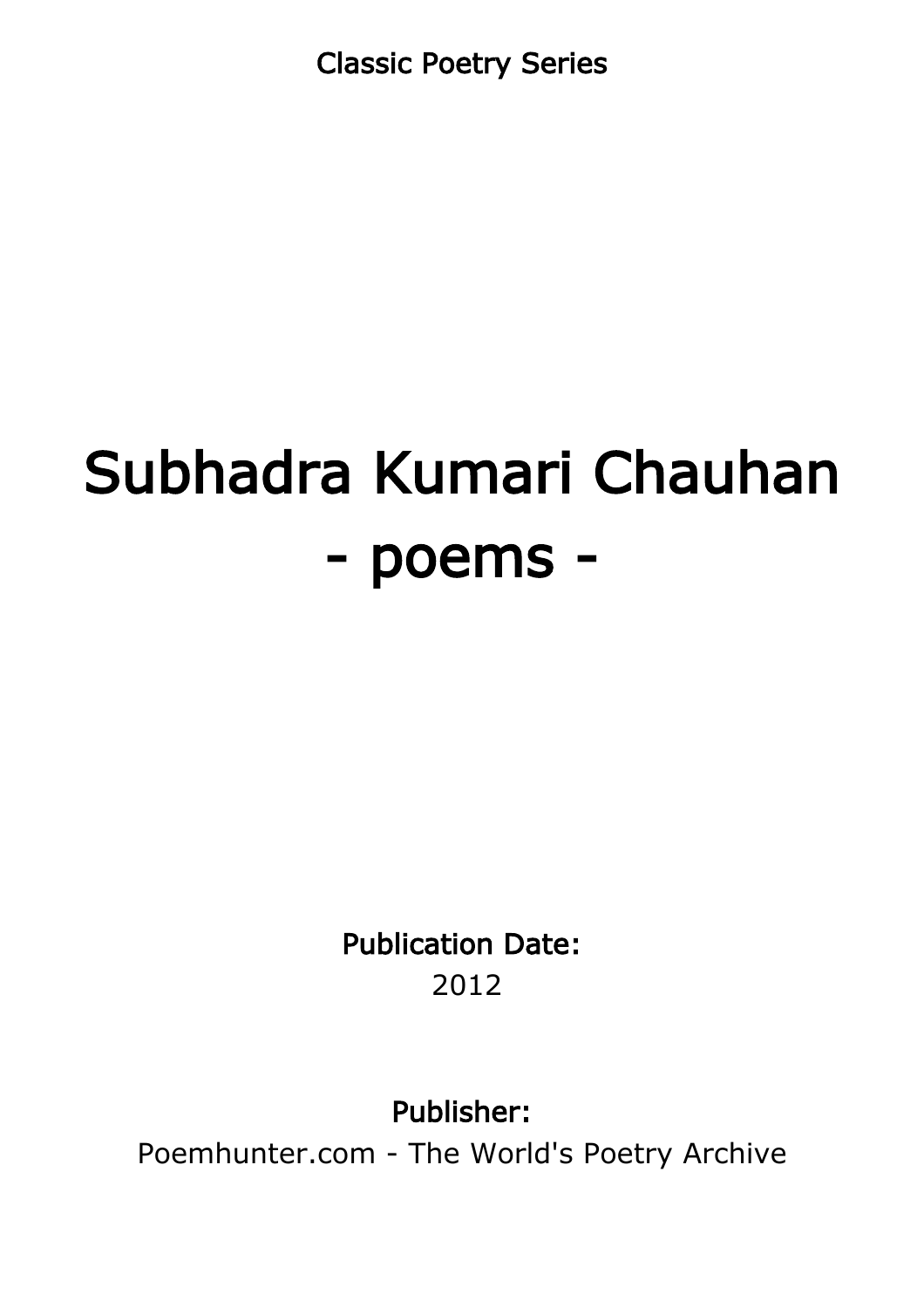# Subhadra Kumari Chauhan(1904 - 15 February 1948)

Subhadra Kumari Chauhan was an Indian poetess distinguished Indian poetess, whose compositions used to be very emotionally charged. Her most well-known composition is Jhansi Ki Rani narrating the life of the brave Jhansi Ki Rani, Lakshmi Bai. Of the entire Hindi literature, it is this poem that's most recited and sung by the people of India. The government of India has named an Indian coast guard ship in her remembrance.

**<b> Early Life and Marrige</b>** 

Born in 1904 at Nihalpur village in Allahabad District in Uttar Pradesh. Her father's name was Dileep Chauhan. She initially studied in the Crosthwaite Girls' School in Allahabad and passed the middle-school examination in 1919. After her marriage to Thakur Lakshman Singh Chauhan of Khandwa in the same year, she moved to Jabalpur.

<b> Career </b>

Subhadra Kumari Chauhan joined the famous Non-Cooperation Movement launched by Mahatma Gandhi in 1921 and became the very first woman Satyagrahi to court arrest in Nagpur. She was jailed twice for her involvement in protests against the British rule in 1923 and 1942.

**<b> Writing Career </b>** 

She has authored a number of popular works in Hindi poetry. Her most famous composition is Jhansi Ki Rani, an emotionally charged poem describing the life of Rani Lakshmi Bai. The poem is one of the most recited and sung poems in Hindi literature. This and her other poems, Veeron Ka Kaisa Ho Basant, Rakhi Ki Chunauti and Vida, openly talk about the freedom movement. They are said to have inspired great numbers of Indian youth to participate in the Indian Freedom Movement. Here is the opening stanza of Jhansi ki Rani:

"The thrones shook and royalties scowled Old India was re-invigorated with new youth People realised the value of lost freedom Everybody was determined to throw the foreigners out The old sword glistened again in 1857 This story we heard from the mouths of Bundel bards Like a man she fought, she was the Queen of Jhansi"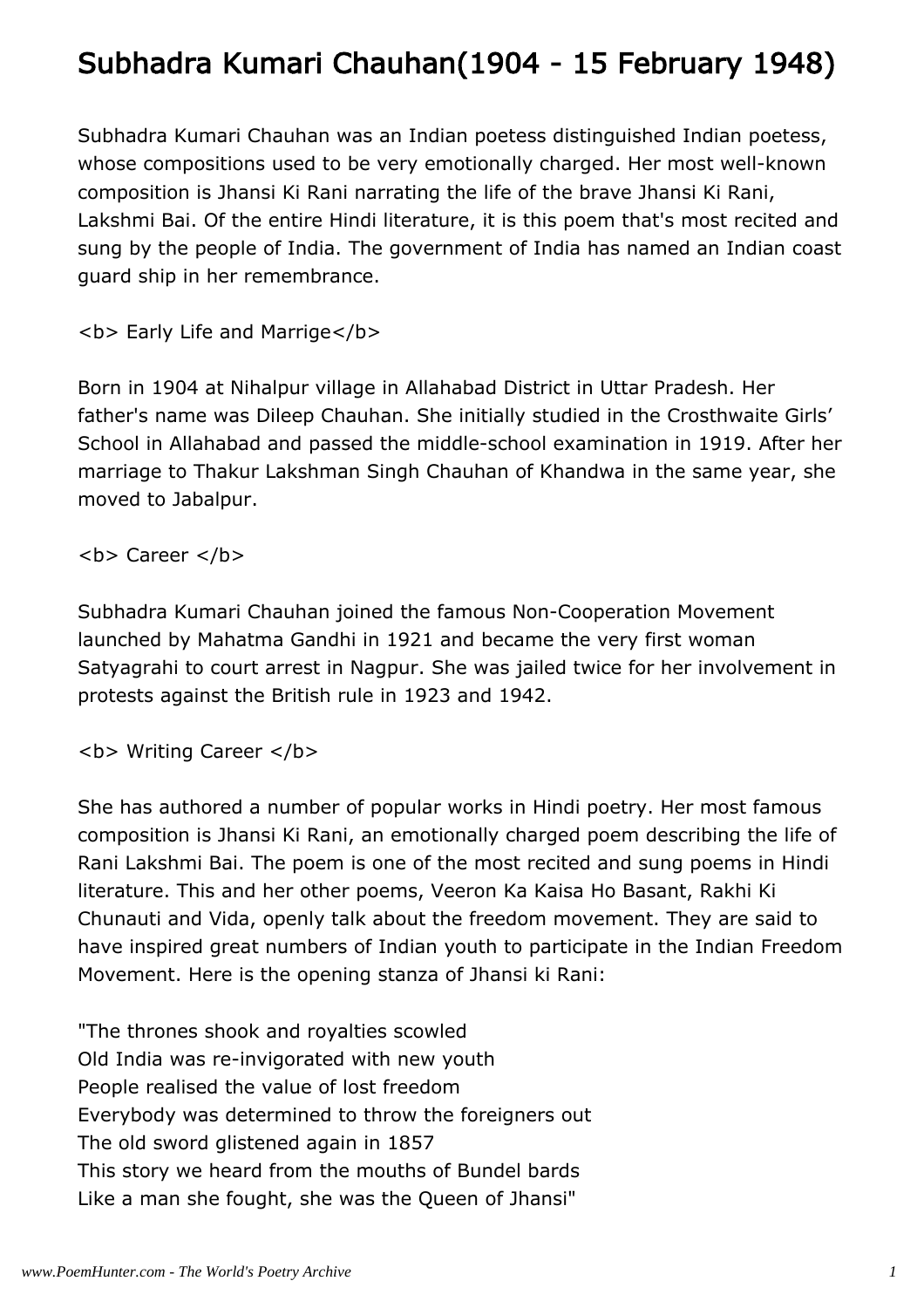Subhadra Kumari Chauhan wrote in the Khariboli dialect of Hindi, in a simple, clear style. Apart from heroic poems, she also wrote poems for children. She wrote some short stories based on the life of the middle class too.

<b> Death </b>

She died in February 15, 1948 in a car accident near kalbodi (in Seoni,MP). An Indian Coast Guard ship has been named after her. A Statue of Subhadra Kumari Chauhan has been installed by the M.P front of the Municipal Corporation office of Jabalpur.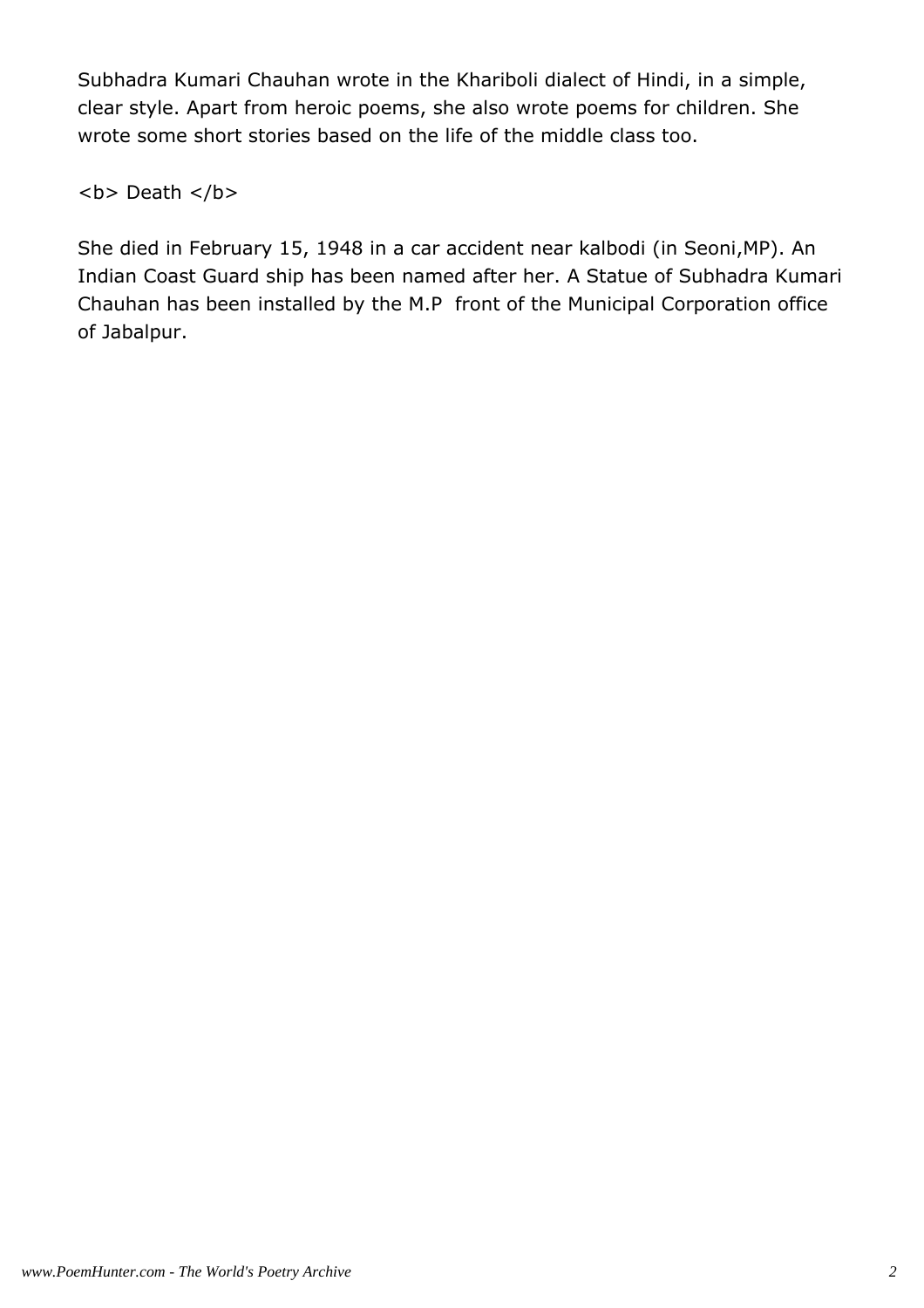# Jhansi Ki Rani (English)

#### 1

The throne got shook, and the tension erupted among the Raajvanshs, the royal heirs of the throne,

In aged India, a new wave of youth was spreading,

All the inhabitants of India had realized the worth of their lost freedom,

All of them had decided to get rid of the British rule,

The old swords started glittering again like new ones in the form of the freedom movement in 1857.

From the mouths of the Bandelas and the Harbolas (Religious singers of Bandelkhand) , we heard the tale of the courage of the Queen of Jhansi relating how gallantly she fought like a man against the British intruders: such was the Queen of Jhansi.

# 2

She was as dear to the Nana (Nana Ghunghupant) of Kanpur as her real sister, Her name was Laxmibai and she was the only daughter of her parents,

She had been with Nana from her early childhood, since she was a school student.

Spear, knife, sword, axe (all different types of weapons used in her time) were her companions all the time.

She had learned by heart the valorous stories of shivaji (a renowned king of Maharashtra) .

From the mouths of the Bandelas and the Harbolas (Religious singers of Bandelkhand) , we heard the tale of the courage of the Queen of Jhansi relating how gallantly she fought like a man against the British intruders: such was the Queen of Jhansi.

## 3

No one could guess whether she was Laxmi or Durga devi (Durga Goddess, also called Bhavani) or reincarnation of Devi durga,

Her expertise in using a sword made the people of Marathward (Pulkit) wonder, They learned the war strategy of how to attack the prey,

To ambush her prey and to break the vanity were among her favorite supports, Maharashtra-kul-Devi (The goddess of the Maharashtra) was as dear to her as Bhavani (Durga Devi)

From the mouths of the Bandelas and the Harbolas (Religious singers of Bandelkhand) , we heard the tale of the courage of the Queen of Jhansi relating how gallantly she fought like a man against the British intruders: such was the Queen of Jhansi.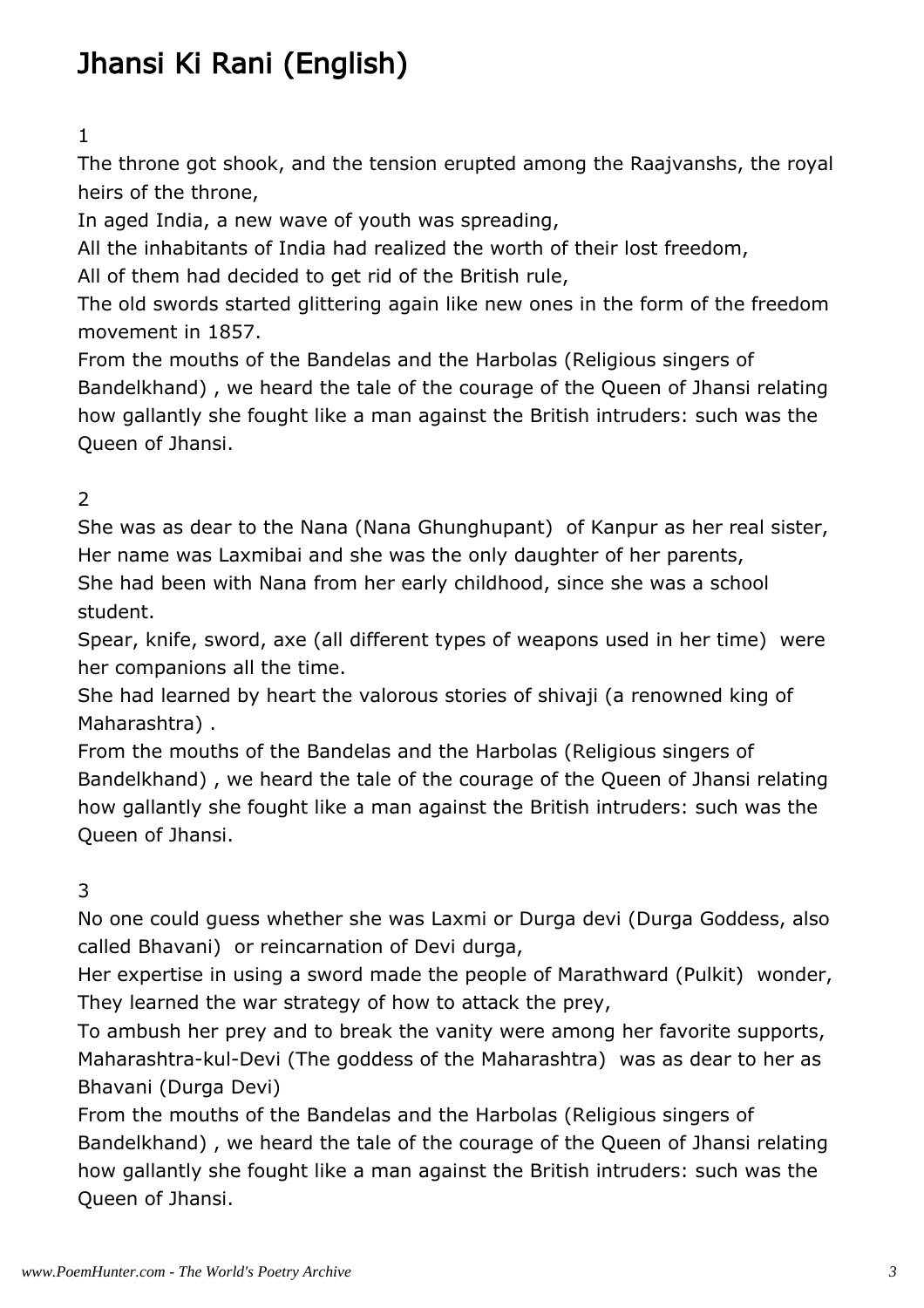4

With valor in a grand festival, she got married in Jhansi,

After her marriage, Laxmibai came to Jhansi as a queen with shower of joy, A grand celebration took place in the royal palace of Jhansi. That was a good luck for Bandelos that she came to Jhansi,

That was as Chitra met with Arjun or Shiv had got his beloved Bhavani (Durga) . From the mouths of the Bandelas and the Harbolas (Religious singers of Bandelkhand) , we heard the tale of the courage of the Queen of Jhansi relating how gallantly she fought like a man against the British intruders: such was the Queen of Jhansi.

#### 5

She came as a good luck to the royal palace of Jhansi and for a log time the palace remained decorated with lighting candles in celebration.

But as days passed the dark clouds of misfortune covered the royal palace.

She stopped wearing bangles for that was the time for a battle.

The queen got widowed and her fate was very unkind to her.

The royal king had no children when he died and the queen was grief stricken. From the mouths of the Bandelas and the Harbolas (Religious singers of Bandelkhand) , we heard the tale of the courage of the Queen of Jhansi relating how gallantly she fought like a man against the British intruders: such was the Queen of Jhansi.

## 6

So the candle of the royal castle blew off and Dalhousie (a British governor) became very happy in his heart about the situation (that the royal palace had no king or someone strong to defend the throne) .

He thought that the time was right to usurp the kingdom.

He sent his soldiers to Citadel and raised the British flag on the royal palace. The British rule came to Jhansi as the guardian of an orphan.

The Rani saw everything with tears in her eyes that how Jhansi got deserted. From the mouths of the Bandelas and the Harbolas (Religious singers of Bandelkhand) , we heard the tale of the courage of the Queen of Jhansi relating how gallantly she fought like a man against the British intruders: such was the Queen of Jhansi.

## 7

Strong (and Cruel) kings do not care about the cajoling.

They (The British Rulers) came to India in the disguise of poor merchants. The British governor (Dalhousi) then extended his influence in India and so the fate of India turned over.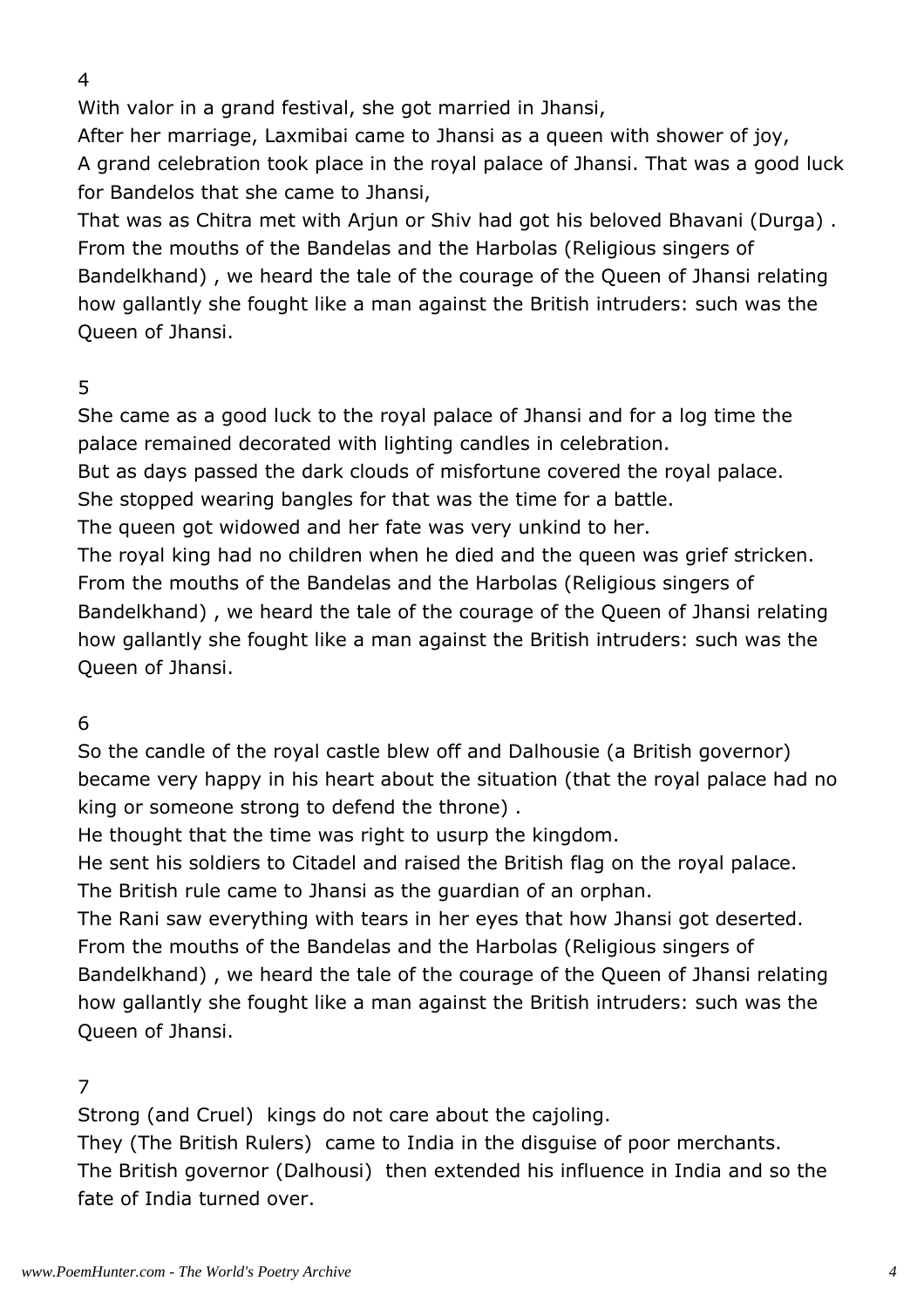He insulted even the feudal and heads of state of India.

The queen took the gesture of a maidservant; the maid was the real queen. From the mouths of the Bandelas and the Harbolas (Religious singers of Bandelkhand) , we heard the tale of the courage of the Queen of Jhansi relating how gallantly she fought like a man against the British intruders: such was the Queen of Jhansi.

## 8

First of all Indian rulers lost the capital of India, Delhi and subsequently they lost the control of Lucknow.

Peshwa was imprisoned in Bithur and then the Nagpur tragedy occurred. After the fall of Nagpur, it was not a big task for the intruders to take the control of Udaipur, Tanjore satara and Karnatak.

They already had the control of Sindh, Punjab and Assam.

The tale of fall of Bengal, Madras and many other states was also the same. From the mouths of the Bandelas and the Harbolas (Religious singers of Bandelkhand) , we heard the tale of the courage of the Queen of Jhansi relating how gallantly she fought like a man against the British intruders: such was the Queen of Jhansi.

## 9

Rani(the queen) wept in her quarter for all that disaster. She was rather lost and was sick of the situation.

Her ornaments and royal clothes were being sold in the markets of Calcutta. The advertisements for the sale of the royal stuff were being published in the daily newspapers of the British Government.

& auot; Buy the ornaments of Nagpur, Buy the Naulakha locket of Lucknow & quot; had been the highlights of such advertisements.

In this manner the honor of the royal ladies had to be sold to foreigners. From the mouths of the Bandelas and the Harbolas (Religious singers of Bandelkhand) , we heard the tale of the courage of the Queen of Jhansi relating how gallantly she fought like a man against the British intruders: such was the Queen of Jhansi.

## 10

The cottages of poor were full of grief and the royal houses were also full of insult (the royal ladies were maltreated and insulted by the British intruders whereas the poor folk were also in the clutches of the atrocities by the British rulers) . Brave soldiers of India had in their mind the prestige of their ancestors.

The name of Ghunghupant and Nana, the titles of the great warriors and their weapons, they have lost all such treasure as well.

The beloved sisters of Nana (queen of Jhansi- Rani) invited Nana to visit Ran-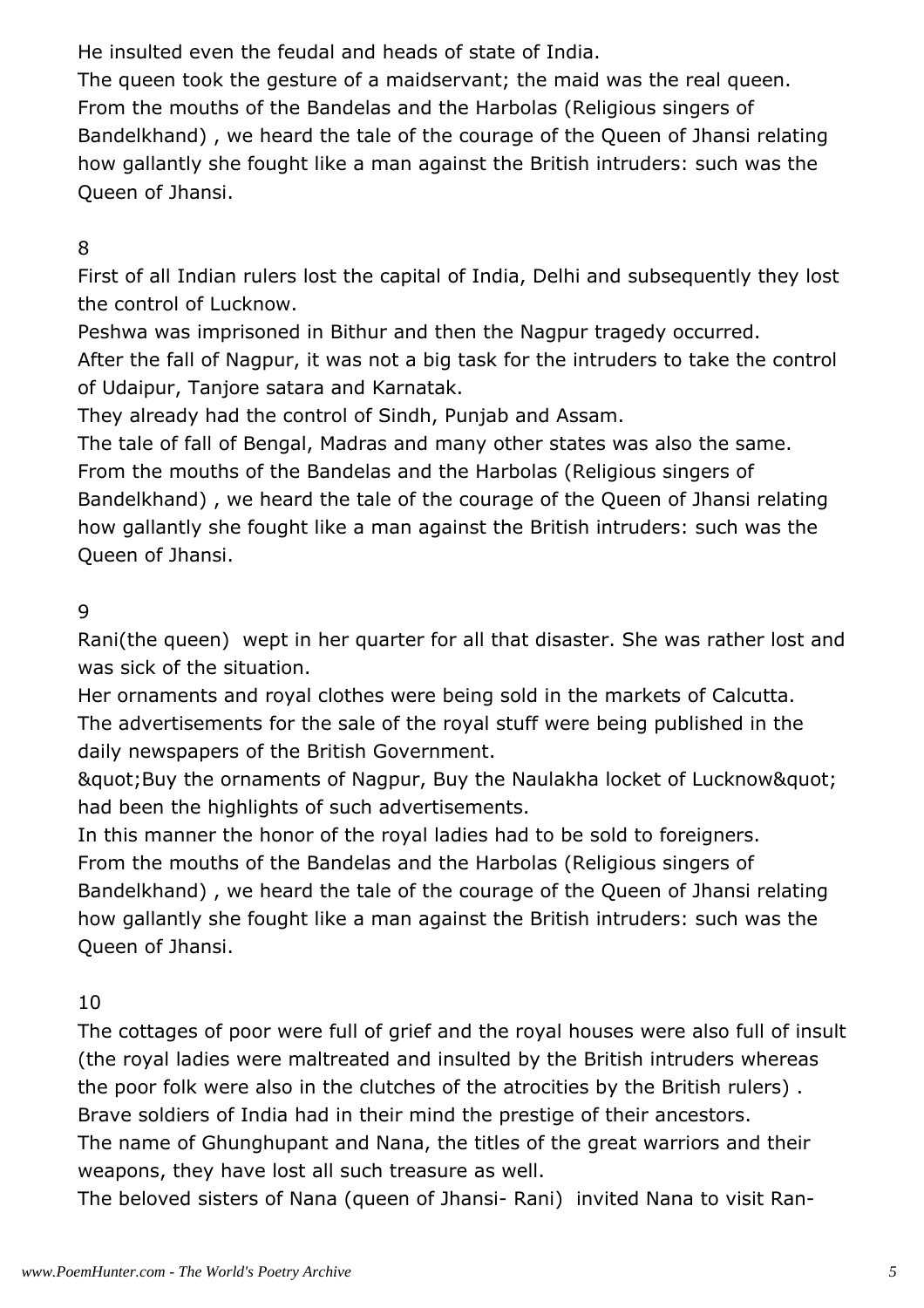#### Chandi.

The ritual of the holy war of freedom started because they had to awake the divine spirit of the people of India, which had been sleeping so far. From the mouths of the Bandelas and the Harbolas (Religious singers of Bandelkhand) , we heard the tale of the courage of the Queen of Jhansi relating how gallantly she fought like a man against the British intruders: such was the Queen of Jhansi.

# 11

The fire of revolt started from royal palace, which became hot like burning sun when reached to the houses of the poor or common folk. This spark of freedom started from the inner soul of the people. It captured Jhansi first then spread in Delhi and also engulfed Lucknow. The freedom struggle was also in full swing in Merat, Kanpur and Patna. The people of Jabalpur, Kolhapur were also being inspired from others. From the mouths of the Bandelas and the Harbolas (Religious singers of Bandelkhand) , we heard the tale of the courage of the Queen of Jhansi relating how gallantly she fought like a man against the British intruders: such was the Queen of Jhansi.

## 12

In that great freedom struggle, many brave brothers lost their lives. Among them were Nana GhunGhupant, Tantya, great Azeemullah, And many others like Ahmedshah Moulvi, Thakur Kunwar singh, Sainik Abhiram. Their names will always be shining in the heavens of the ancient history of India,

but they were considered rebels at that time and their great sacrifice was considered a crime against the state of British India.

From the mouths of the Bandelas and the Harbolas (Religious singers of Bandelkhand) , we heard the tale of the courage of the Queen of Jhansi relating how gallantly she fought like a man against the British intruders: such was the Queen of Jhansi.

# 13

Well, leave the tale of the bravery of those great men and let us go to the battlefields of Jhansi,

Where Laxmibai is standing boldly like a man among the other brave men. Lieutenant Walker reached there and proceeded further in the people's army of the brave men,

Rani drew her sword, the beating of the drums started in the heavens,

[The Queen of Jhansi, Translation by Qazi Muhammad Ahkam] Walker ran away from the battlefield as Rani defectively wounded him. He was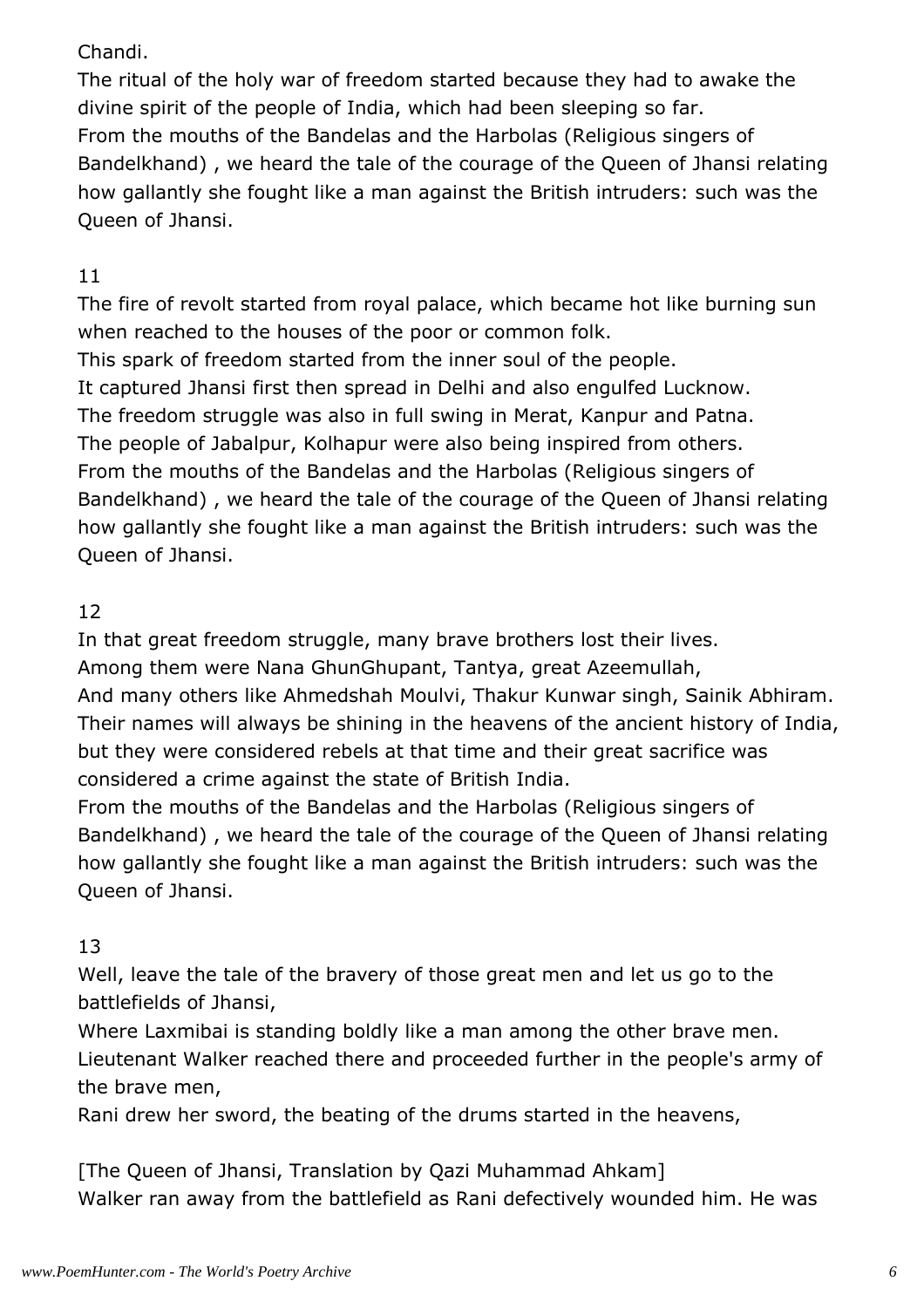astonished on the agility of Rani.

From the mouths of the Bandelas and the Harbolas (Religious singers of Bandelkhand) , we heard the tale of the courage of the Queen of Jhansi relating how gallantly she fought like a man against the British intruders: such was the Queen of Jhansi.

14

Rani preceded further and reached Kalpi after taking a hard journey of hundreds of miles.

The horse got exhausted and fell to the ground and the rider (Walker) also fell down immediately.

In the field of Yamuna again Rani was defeating the British.

The victorious Rani proceeded further and took the control of Gawalior.

The British thus left the Vsindia (capital of Gawalior) and their rule ended in Gawalior.

From the mouths of the Bandelas and the Harbolas (Religious singers of Bandelkhand) , we heard the tale of the courage of the Queen of Jhansi relating how gallantly she fought like a man against the British intruders: such was the Queen of Jhansi.

# 15

Although the freedom fighters had won, the British army was again getting organized. This time, general smith was in command but he was also being defeated by the brave freedom fighters - he had to be defeated.

Kaana and Mandra (the associates of Rani) were also accompanying her in the war zone. In the battlefield they both were fighting furiously.

But a British commander, Hughrose came from the backside to help his soldiers - Alas! The British soldiers surrounded the Rani from all sides.

From the mouths of the Bandelas and the Harbolas (Religious singers of Bandelkhand) , we heard the tale of the courage of the Queen of Jhansi relating how gallantly she fought like a man against the British intruders: such was the Queen of Jhansi.

# 16

Though Rani was deeply wounded, still she was fighting and had managed to get through the British army,

But she got stuck because a sewerage canal was there on the other end and she was in deep trouble,

Her horse got stuck there - the horse was untrained, in the mean time, the British soldiers, riding on their horses reached there.

Rani was all alone while enemies were numerous who were attacking her with their sword from all sides,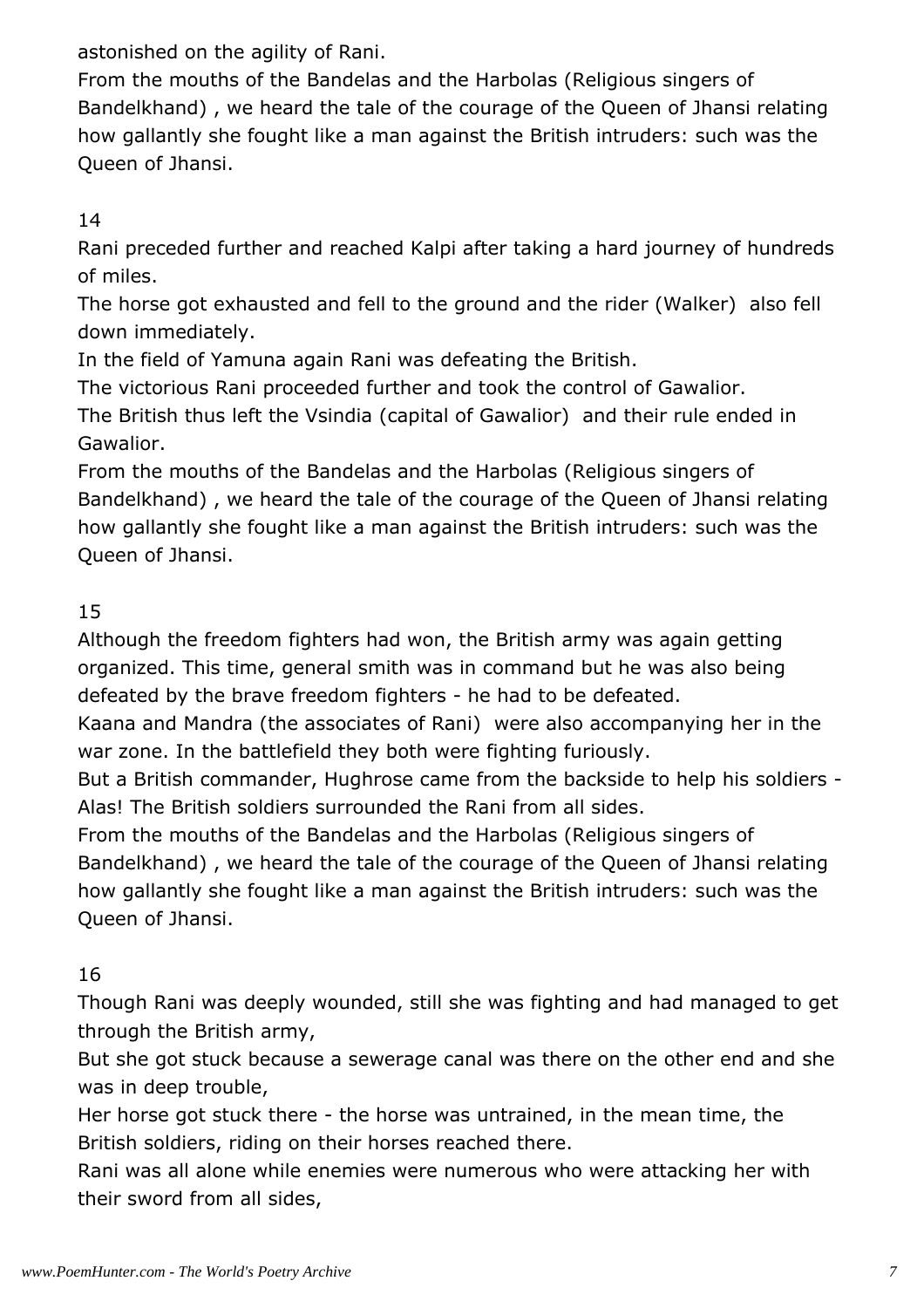Rani, who was fighting like a lioness, succumbed to the wounds and fell down. She had to achieve a glorious death in war (Martyrdom) .

From the mouths of the Bandelas and the Harbolas (Religious singers of Bandelkhand) , we heard the tale of the courage of the Queen of Jhansi relating how gallantly she fought like a man against the British intruders: such was the Queen of Jhansi.

# 17

Rani was martyred in the departed soul was then riding a divine vehicle, moving towards heavens

the Light of her divine soul met with the divine light in the heavens, she was the real heir of divinity,

She was only thirty years of age. She was not a human; rather she was divine spirit (a holy being) ,

Who did come, in the gesture of a female freedom fighter, to give us a respectable life of light and freedom,

She showed us the path of freedom, and taught us the lesson of courage, she taught us what we might have learned.

From the mouths of the Bandelas and the Harbolas (Religious singers of Bandelkhand) , we heard the tale of the courage of the Queen of Jhansi relating how gallantly she fought like a man against the British intruders: such was the Queen of Jhansi.

## 18

The people of India will remember this debt of yours (O! Rani Laxmaibai) , may you be blessed, dear Rani,

Your this life sacrifice will awake an indestructible soul of freedom in the people, History may be made silent or if truth is hanged or killed, or if the drinkers become victorious or if they destroy jhansi with cannonballs,

You, by yourself be the memorial of Rani (queen of Jhansi) because you had been an eternal token of courage.

From the mouths of the Bandelas and the Harbolas (Religious singers of Bandelkhand) , we heard the tale of the courage of the Queen of Jhansi relating how gallantly she fought like a man against the British intruders: such was the Queen of Jhansi.

Subhadra Kumari Chauhan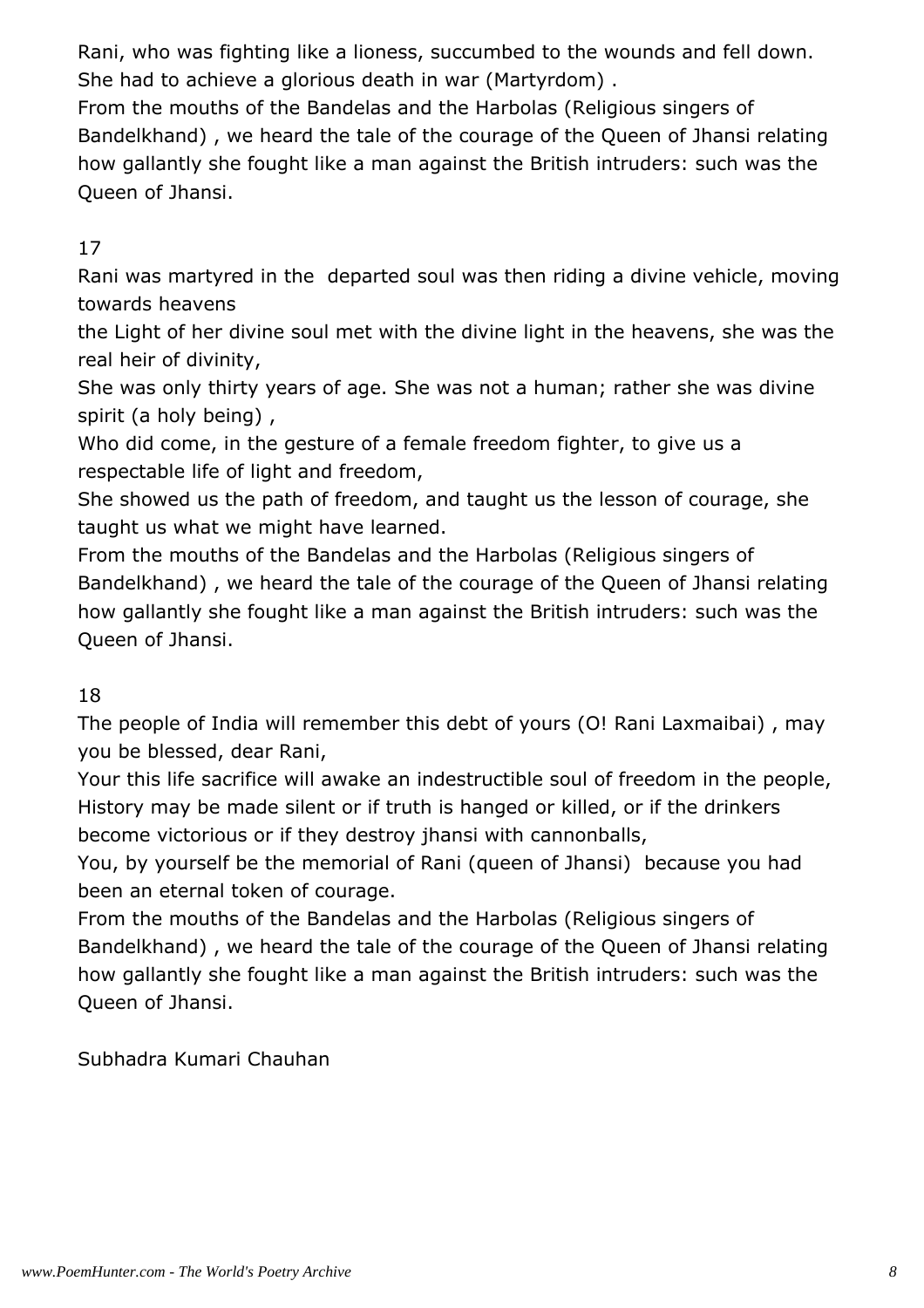# The Queen Of Jhansi

#### 1st Stanza

The throne was shaken and tensions rose among the Raajvanshs, the royal heirs, In aged India, new ideas were taking hold,

The people of all India lamented their lost freedom,

And decided to cast off British rule,

Old swords glittered anew as the freedom movement of 1857 started.

The Bandelas and Harbolas sang once again of the courage of the Queen of Jhansi,

How she fought like a man against the British intruders So was the Queen of Jhansi.

2nd Stanza

She was as dear to the Nana (Nana Ghunghupant) of Kanpur as his real sister, Laxmibai was her name, her parents only daughter

She'd been with Nana since her schoolgirl days

The spear, knife, sword, and axe were her constant companions.

She knew by heart the tales of valor of Shivaji

The Bandelas and Harbolas sang once again of the courage of the Queen of Jhansi,

How she fought like a man against the British intruders

So was the Queen of Jhansi.

3rd Stanza

None were sure, was she Laxmi or Durga devi or Devi durga reincarnate?

The people of Marathward were awed by her (expertise) skill with the sword, They learned from her how to fight, the strategy of war,

To attack and humiliate the enemy were her favorite sports.

Her love for Maharashatra-kul-Devi was equaled only by her love for Bhavani. The Bandelas and Harbolas sang once again of the courage of the Queen of

Jhansi,

How she fought like a man against the British intruders,

8) So was the Queen of Jhansi.

#### 4th Stanza

Laxmibai was married in Jhansi, with great jubilation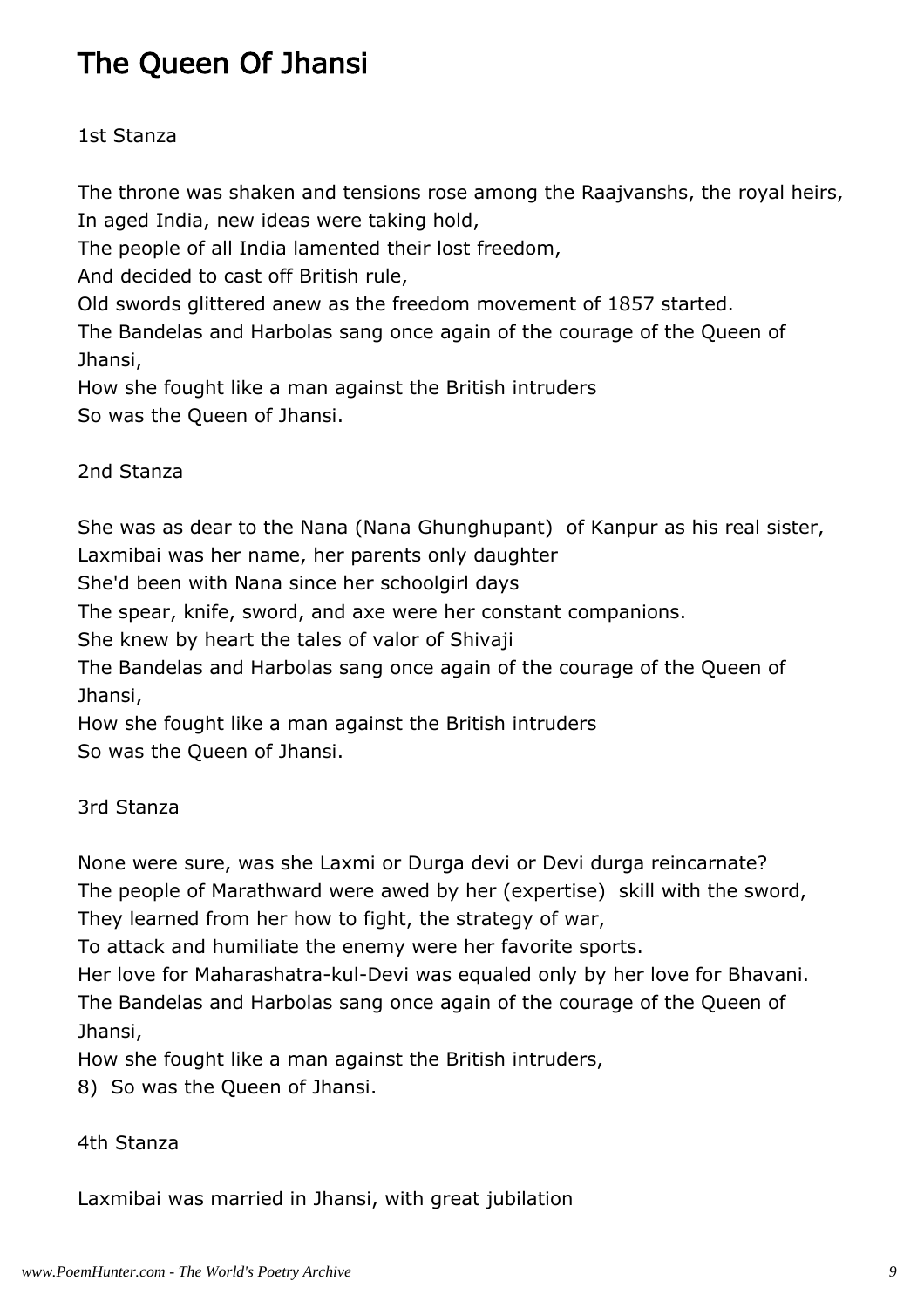Entering the joyous city as Queen,

Grand celebrations were held in the palace in Jhansi, in honor of her coming.

Just as when Chitra met Arjun or Shiv had found his beloved Bhavani.

The Bandelas and Harbolas sang once again of the courage of the Queen of Jhansi,

How she fought like a man against the British intruders,

So was the Queen of Jhansi.

5th Stanza

Her presence was a blessing at the palace of Jhansi and candles of celebration burned long

But as days passed the dark clouds of misfortune overshadowed the royal palace.

She put aside her bangles and prepared for battle

For fate was unkind and made her a widow

Grief stricken she was, with no heir for her king,

The Bandelas and Harbolas sang once again of the courage of the Queen of Jhansi,

How she fought like a man against the British intruders,

So was the Queen of Jhansi.

6th Stanza

The candlelit hope of Jhansi had died and Dalhousie was overjoyed at his luck. He'd long awaited the time to usurp this kingdom

He sent his solders to Citadel and raised the flag of Britain on the royal palace, British rule came to Jhansi as a guardian comes to an orphan,

While with tear filled eyes the Rani watched as her city became deserted.

The Bandelas and Harbolas sang once again of the courage of the Queen of Jhansi,

How she fought like a man against the British intruders, So was the Queen of Jhansi.

7th Stanza

Despotic kings used flattery and lies

And came to India disguised as poor merchants

Dalhousi exerted his power, ill-gotten, and changed the fate of India,

Insulting all of India's leaders, without exception.

The Queen played the part of a maidservant, but truly she was still the Queen, The Bandelas and Harbolas sang once again of the courage of the Queen of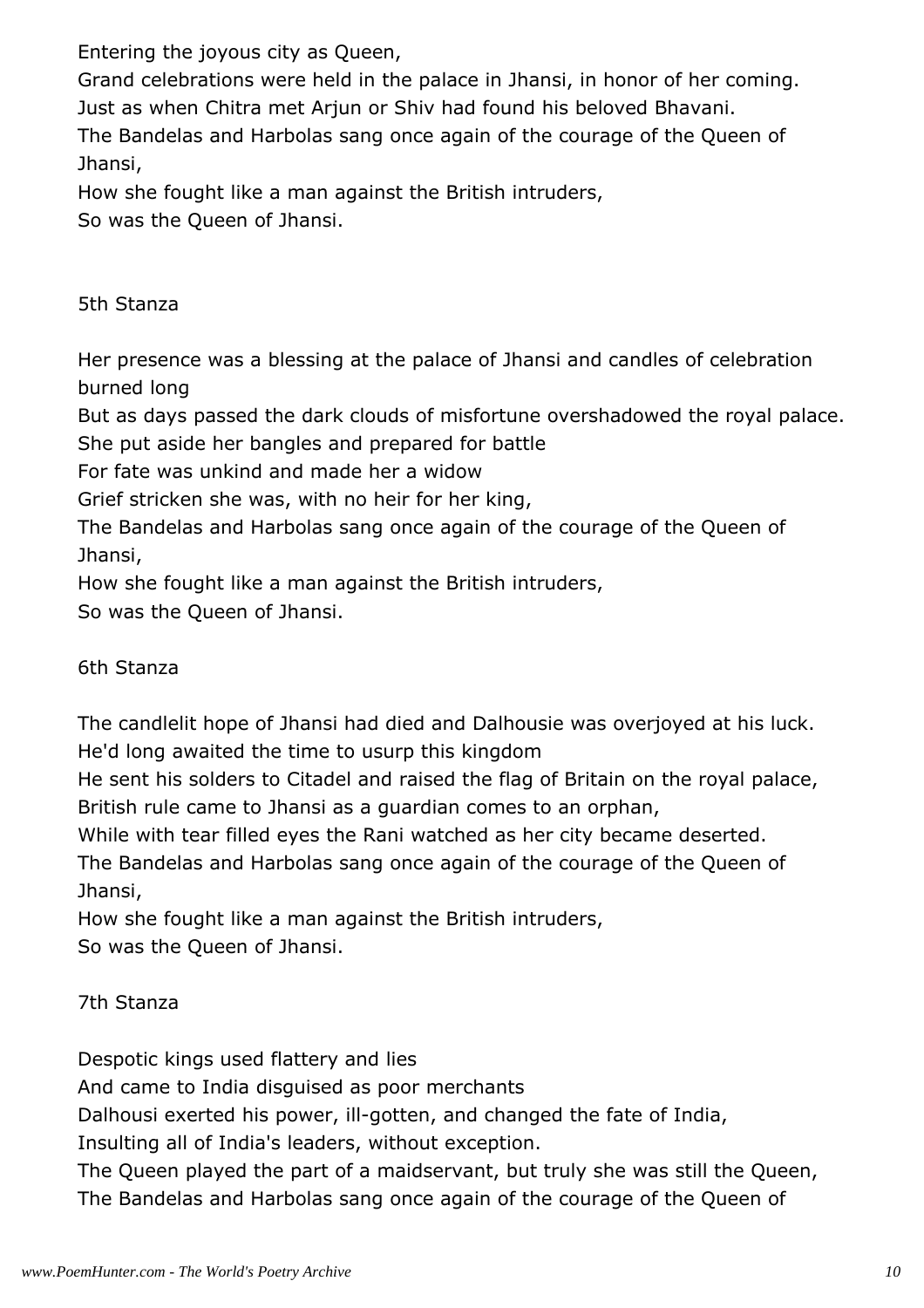Jhansi,

How she fought like a man against the British intruders, So was the Queen of Jhansi.

8th Stanza

The capital Delhi fell, followed by the fall of Lucknow,

Peshwa was imprisoned in Bithur and the Nagpur tragedy occurred.

3) And after the fall of Nagpur, Udaipur, Tanjore satara, and Karnatak fell quickly at the hands of the intruders.

The British already had control of Sindh, Punjab and Assam.

It was the same sad tale for Bengal,Madras and many other states.

The Bandelas and Harbolas sang once again of the courage of the Queen of Jhansi,

How she fought like a man against the British intruders So was the Queen of Jhansi.

9th Stanza

Feeling sick with helplessness the Rani wept bitterly for her beloved India. Her royal ornaments and clothes were being sold in the markets of Calcutta.

This humiliation was published in the British daily papers:

& auot; Buy the ornaments of Nagpur, buy the Naulakha locket of Lucknow & quot; were the highlights of this loss of honor.

This is how the honor of the royal ladies of India was sold to foreigners. The Bandelas and Harbolas sang once again of the courage of the Queen of Jhansi,

How she fought like a man against the British intruders So was the Queen of Jhansi.

10th Stanza

Both the poor and the royals suffered insult and atrocity at the hands of the British rulers.

Brave soldiers of India recalled the honor of their ancestors,

The lost treasures, the names and titles of great warriors and leaders, like Ghunghupant, and Nana,

The beloved sister of Nana, Rani, the Queen, invited him to Ran-Chandi, To awaken the sleeping, divine spirit of the Indian people, the holy war had already begun.

The Bandelas and Harbolas sang once again of the courage of the Queen od Jhnasi,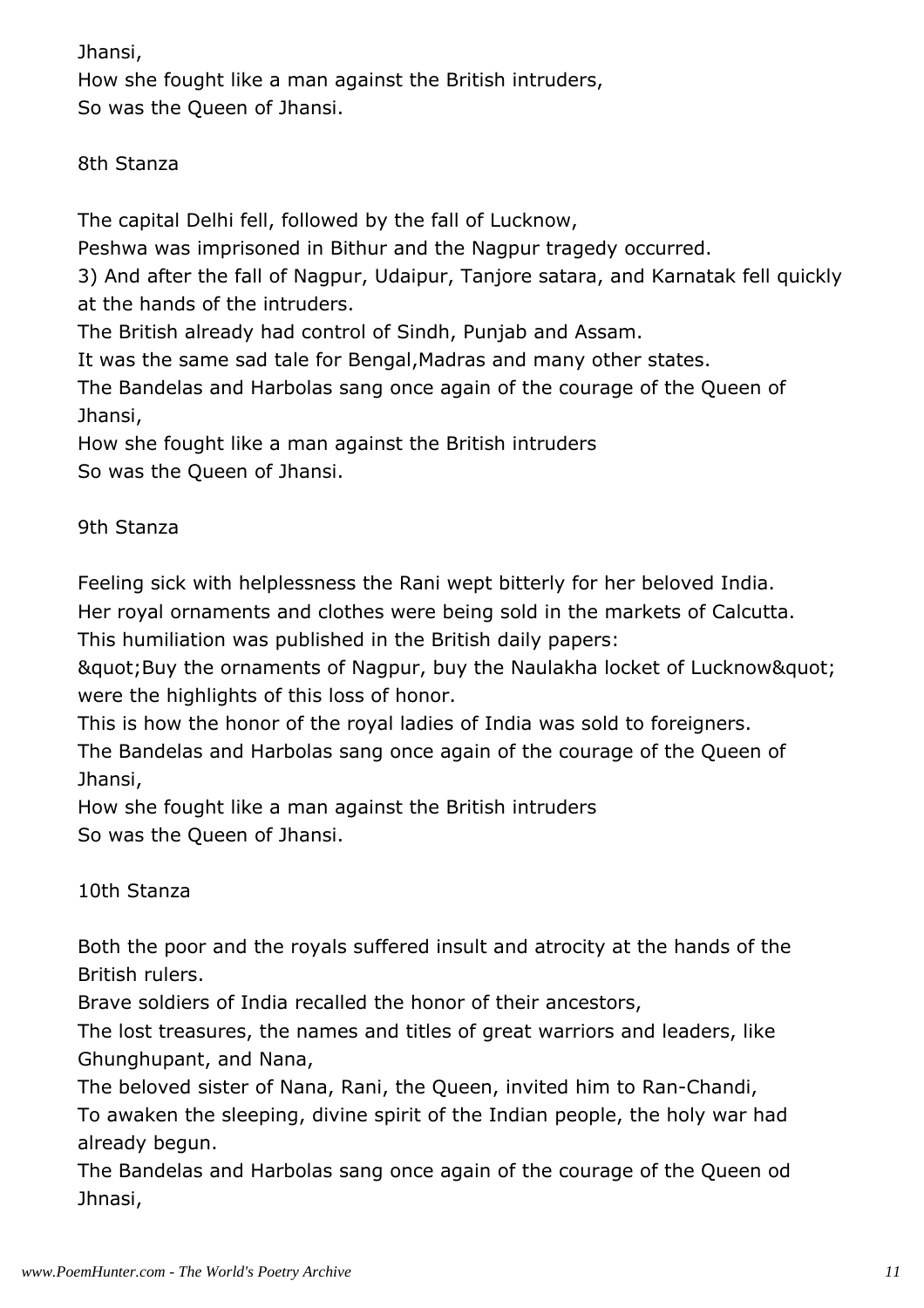How she fought like a man against the British intruders So was the Queen of Jhansi.

#### 11th Stanza

The desire for freedom was as a burning fire of revolt, from the royal palace to the poor and common folk,

This spark, which was born in the inner soul of the people.

It consumed Jhansi first, then spread in Delhi and engulfed even Lucknow,

In Merat, Kanpur and Patna, the struggle for freedom raged strong,

Which inspired the peoples of Jabalpur and Kolhapur

The Bandelas and Harbolas sang once again of the courage of the Queen of Jhansi,

How she fought like a man against the British intruders So was the Queen of Jhansi.

# 12th Stanza

In that great freedom struggle, many brave brothers lost their lives.

Among them: Nana Ghunghupant, Tantya, great Azeemullah,

And many more: Ahmedshah Moulvi, Thakur Kunwar singh, Sainik Abhiram.

Though by the British, they were considered rebels and their sacrifices a crime,

Their names will always shine in the heavens of the ancient history of India.

The Bandelas and Harbolas sang once again of the courage of the Queen of Jhansi,

How she fought like a man against the British intruders So was the Queen of Jhansi.

# 13th Stanza

Well, leave the tale of the bravery of those great men, and back to the battlefield of Jhansi

Where Laxmibai stands boldly like a man among other brave men,

Lt. Walker met her in battle, and pushed back this brave army of men,

But as Rani drew her sword, drums thundered in Heaven,

Walker retreated after Rani wounded him, astonished at her skill and agility.

The Bandelas and Harbolas sang once again of the courage of the Queen of Jhansi,

How she fought like a man against the British intruders, So was the Queen of Jhansi.

14th Stanza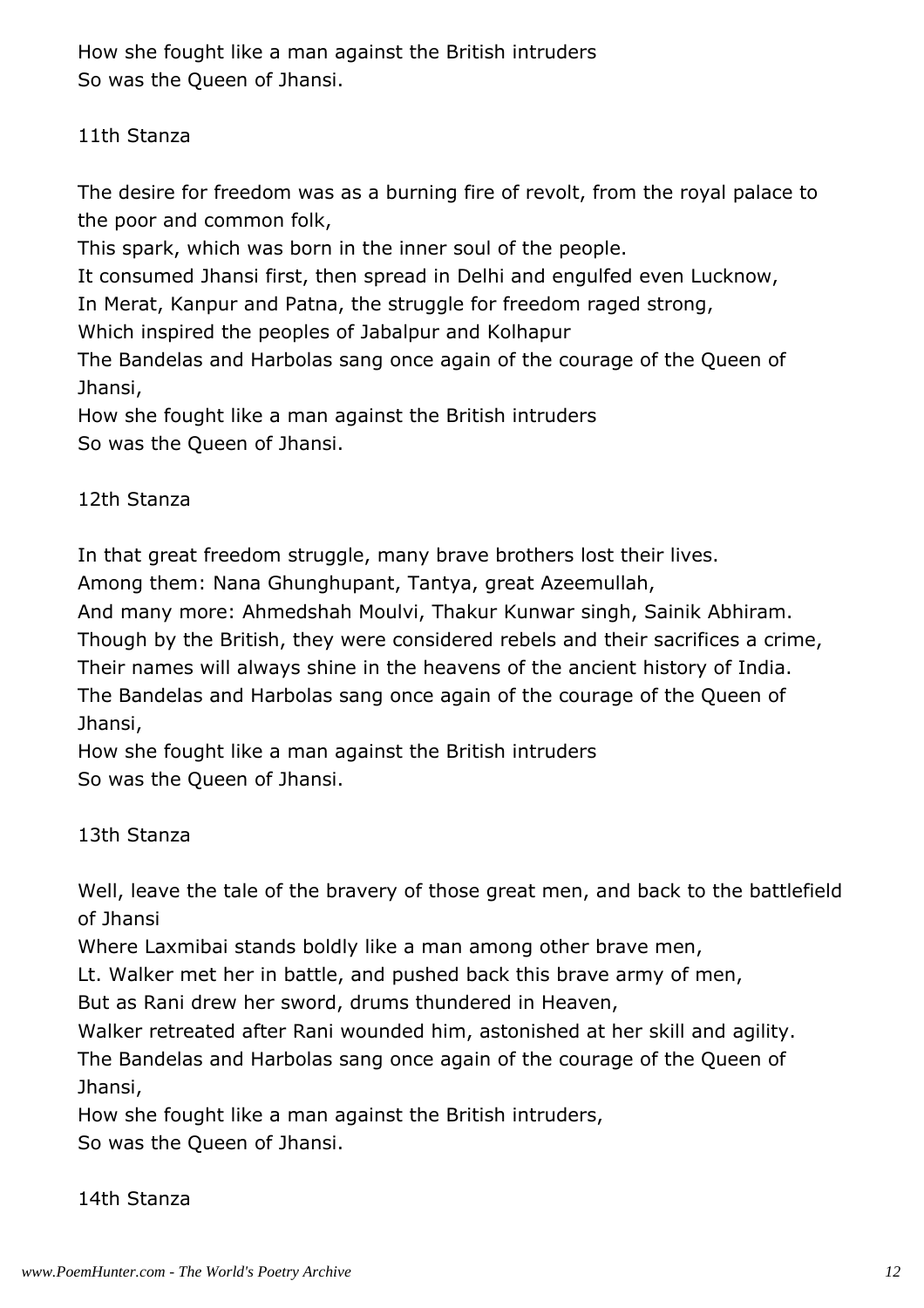Rani pursued Walker for hundreds of miles to the (city) of Kalpi,

Where his horse was exhausted and fell to the ground, Walker was thrown off as well.

In the field of Yamuna, Rani was defeating the British once more,

Rani pushed back the British and took control of the state of Gawalior,

The British soon left and ended their rule of Vsindia of Gawalior,

The Bandelas and Harbolas sang once again of the courage of the Queen of Jhansi,

How she fought like a man against the British intruders So was the Queen of Jhansi.

# 15th Stanza

The British army reorganized, under the command of General Smith,

And still the freedom fighters prevailed.

Rani was joined in the battle by Kaana and Mandra, and all together they fought furiously,

But, alas, when Commander Hughrose came with reinforcements,

The Rani was completely surrounded on the field.

The Bandelas and Harbolas sang once again of the courage of the Queen of Jhansi,

How she fought like a man against the British intruders,

So was the Queen of Jhansi.

# 16th Stanza

Though deeply wounded, Rani still fought her way through the British army, But alas! Rani's horse became mired in a canal at the edge of the field of battle, And while she struggled with the untrained animal, the British caught up with her there,

Like a lioness she fought, all alone while being attacked from all sides, She fell mortally wounded, the glorious death of a martyr.

The Bandelas and Harbolas sang once again of the courage of the Queen of Jhansi,

How she fought like a man against the British intruders,

So was the Queen of Jhansi.

# 17th Stanza

A battlefield martyr was departed soul was then riding a divine vehicle, moving towards heavens